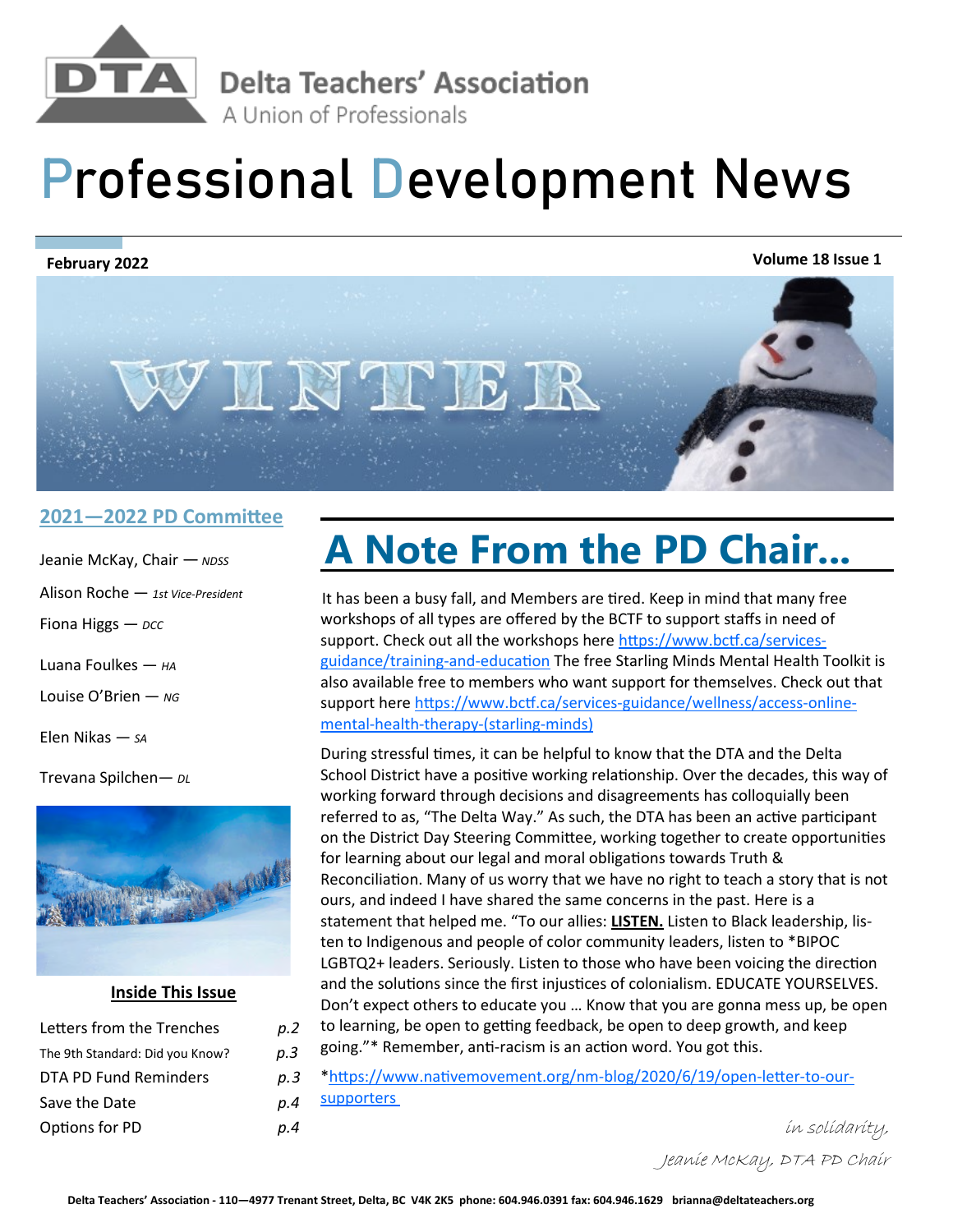

## **Letters from the Trenches**

#### *Submitted by Noemia Cullen, NDSS*

For me, trying new things in my practice can be a stress course that my teaching of EFP12 is my conscious inducing exercise--even with the number of years I've been at this job. Yet, I often push myself to try new things because I have never regretted what I've learned from those experiences. When I decided to teach English First Peoples 12 at North Delta Secondary, my stress level was particularly high. Much of it was fueled by the worry of messing up, of doing more harm than good, of not knowing if what I was saying to students was accurate or even credible--I'm just a visitor and learner.

With the patient support of colleagues at the district story. We are learning that we need to know ourselves level, I soon realized that to not address the sensitive to recognize and begin to understand the experiences of authors and to not share those stories with students, students and I have gained. A lot of these ideas already would be a far greater disservice to their work. I needed exist in our English classrooms, but because we are to get over myself. So I now teach EFP12. This will be my aware of the importance of the work being done around second year. Last year we offered 2 blocks and this year Truth and Reconciliation, sometimes we may be we have 3. I tell my students at the beginning of the hesitant to be a part of that discussion. Let's not be.

participation in being an ally for Truth and Reconciliation. I'm trying to do a small part.

and sometimes painful experiences told by Indigenous the writers we are exploring. There's just so much my There have been bumps in the road. I have to remind myself and students that there is no one single voice or understanding; that the stereotype of the wise Indigenous voice is just as damaging as any negative stereotype inflicted on Indigenous people. My students and I are moving towards an understanding of the strength and resiliency that exists in Indigenous literatures and the equality of oral story to written

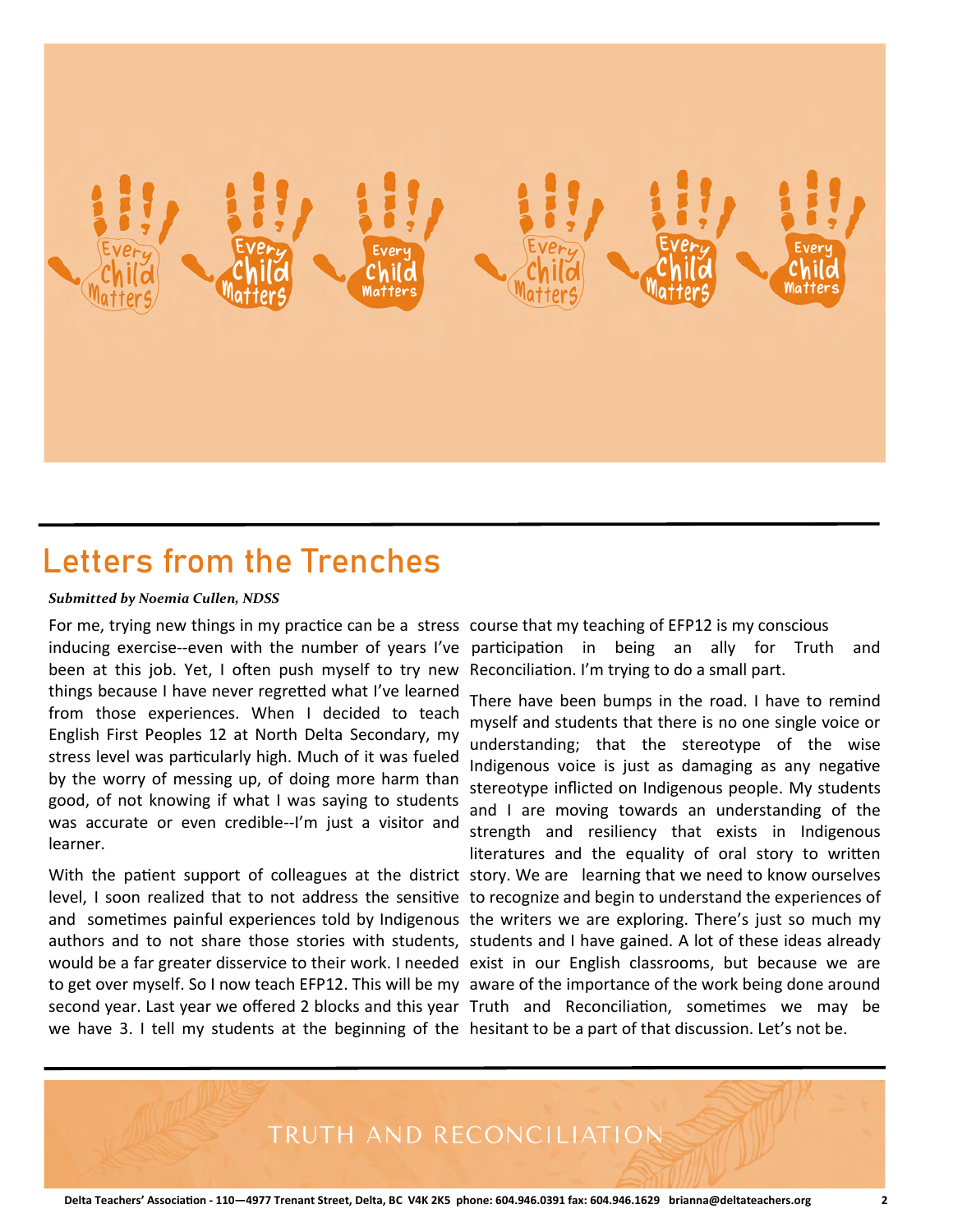# **DTA PD Fund Reminders <sup>(C</sup>)**

- **Any active dues paying member may apply for PD funding.**
- **PD funding is based on the school calendar year July 1—June 30.**
- **As an active dues paying member you are eligible for up to \$600.00 per year for regular PD, and \$1,500.00 per year for Credit Courses (T4A's are issued) until the fund runs out.**
- **Remember to follow the steps on p. 2 of your application to help streamline the process.**
- **Credit course applications must be received before the course begins.**
- **Applications for regular PD must be submitted to the DTA at least 14 days in advance.**
- **Professional Development must be consistent with the necessary factors and key criteria of the BCTF Professional Development Lens.**
- **The PD fund can not pay for subscriptions, supplies, or entry to public attractions.**

conduct and competence of B.C. teachers?" I'm sure Tsawwassen, Musqueam, and Tsleil-Watuth Nations concerted effort to repair the harm caused by reconciliation. As a result, this new 9<sup>th</sup> Standard talk. teaches us that, "Educators must respect and value  $\gamma_{\text{OU}}$  can find all of the Standards here. I hope you the history of First Nations, Inuit and Métis in Canada reconciliation and healing. Educators foster a deeper understanding of ways of knowing and being, histories and cultures of First Nations, Inuit and Métis."

Did you know that there are Professional So here we are, teaching, living, and learning on the Standards for BC Educators to "guide the practice, traditional, ancestral, and unceded territories of the you remember some of them from your days in the and all of the Hun'qumi'num speaking people. We Faculty of Education, but when is the last time you have heard that acknowledged at the beginning of reviewed them? You'll find that you're already doing many meetings recently, and now it is time to bring most of them, don't worry, but did you know that some of this teaching into our classrooms. Not there is a new, 9<sup>th</sup> Standard that arose from the TRC generic First Nation lessons, lessons actually about report? In 2015 The Truth and Reconciliation the folks upon whose land we live. Since time Commission published a report including 94 "calls to immemorial, they have been stewards and guardians action," urging change in policies and programs in a of the land that we have had the privilege to work, residential schools and move forward with proof exists. And now we need to learn to walk the learn, play, and grow on. The archeological and oral

and the impact of the past on the present and the what an awesome job you're doing already on the future. Educators contribute towards truth, other eight standards. Now let's put the same joy into have a moment to review them, because you'll see learning how to do the  $9^{\text{th}}$ <sup>1</sup>

> [https://www2.gov.bc.ca/assets/gov/education/](https://www2.gov.bc.ca/assets/gov/education/kindergarten-to-grade-12/teach/teacher-regulation/standards-for-educators/edu_standards.pdf) [kindergarten-to-grade-12/teach/teacher-regulation/](https://www2.gov.bc.ca/assets/gov/education/kindergarten-to-grade-12/teach/teacher-regulation/standards-for-educators/edu_standards.pdf) [standards-for-educators/edu\\_standards.pdf](https://www2.gov.bc.ca/assets/gov/education/kindergarten-to-grade-12/teach/teacher-regulation/standards-for-educators/edu_standards.pdf)